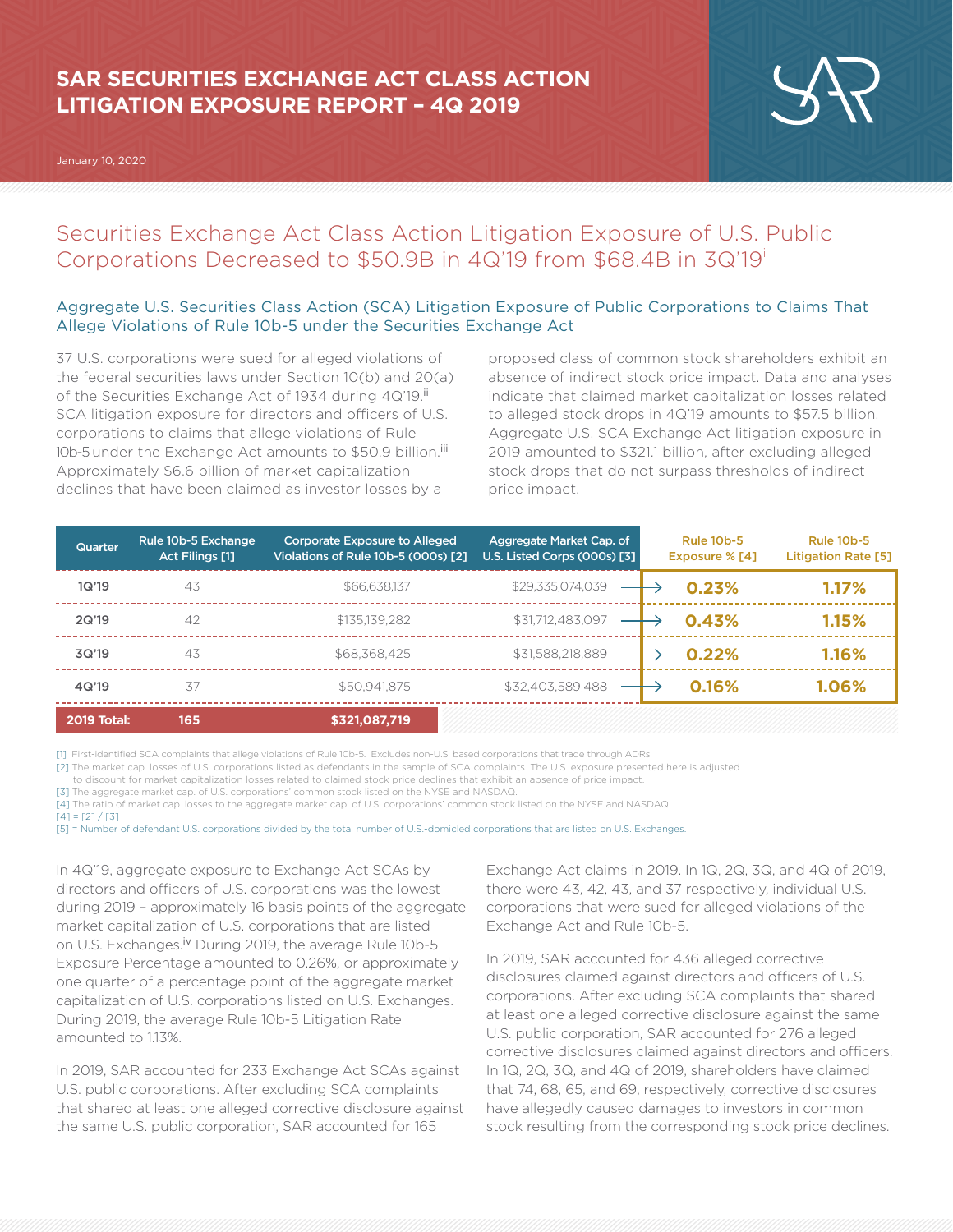| Quarter            | Rule 10b-5 Exchange<br>Act Filings [1] | <b>Alleged Corrective</b><br>Disclosures [2] | Alleged Corrective Disclosures with Statistically<br><b>Significant Stock Price Impact [3]</b> | % of Corrective Disclosures that Exhibit<br>an Absence of Price Impact [4] |     |
|--------------------|----------------------------------------|----------------------------------------------|------------------------------------------------------------------------------------------------|----------------------------------------------------------------------------|-----|
| 1Q'19              | 43                                     | 74                                           | 60                                                                                             |                                                                            | 19% |
| 2Q'19              | 42                                     | 68                                           | 60                                                                                             |                                                                            | 12% |
| 3Q'19              | 43                                     | 65                                           | 52                                                                                             |                                                                            | 20% |
| 4Q'19              | 37                                     | 69                                           | 53                                                                                             |                                                                            | 23% |
| <b>2019 Total:</b> | 165                                    | 276                                          | 225                                                                                            |                                                                            | 18% |

[1] First filed SCA complaints that allege violations of Rule 10b-5. Excludes non-U.S. based corporations (ADRs).

[2] The total number of alleged corrective disclosures identified in the sample of SCA complaints.

[3] The total number of alleged corrective disclosures that exhibit a statistically significant residual stock price decline.

[4] The ratio of the number of alleged corrective disclosures that exhibit an absence of indirect price impact to the total number of alleged corrective disclosures claimed in first filed SCA complaints.  $[4] = ([3]/[2]) - 1$ 

During 4Q'19, SAR accounted for 44 SCAs that allege violations of Rule 10b-5 via 97 claimed corrective disclosures.<sup>v</sup> After consolidating the filed SCAs against individual U.S. corporations, SAR accounted for 37 filed claims. A total of 69 claimed corrective disclosures were alleged against 37 U.S. corporate defendants based on the first filed SCA complaints.<sup>vi, vii</sup> Of the 69 corrective indirect price impact *(Halliburton II)* in the corresponding stock price declines and do not meet the thresholds related with the heightened pleading standards of loss causation *(Dura)*. viii 23% of alleged stock price declines claimed in 37 SCAs

#### SCA Exposure of U.S. Large Cap Corporations<sup>x</sup>

The SCA Exchange Act litigation exposure of large cap corporations was \$41.1 billion during 4Q'19. This is a decrease of 27%, or \$15 billion relative to 3Q'19. 16 large cap corporations were sued for alleged violations of Rule 10b-5 during 4Q'19 – an increase of 3. The average aggregate market capitalization of U.S. large cap corporations, based on the market capitalization range of the S&P500 Index during 4Q'19, was \$30.4 trillion.<sup>xi</sup> In 4Q'19, exposure to alleged violations of the Exchange Act by large cap corporations decreased to 14 basis points of the aggregate market capitalization of all publicly traded large cap corporations.

against directors and officers of U.S. public corporations exhibit an absence of indirect price impact.<sup>ix</sup> This is indicative of a further decrease in the quality of the filed Exchange Act SCAs against U.S. public corporations in 2019. In 2Q'19, 12% of alleged corrective disclosures did not surpass thresholds of indirect price impact. In 3Q'19, that figure increased to 20%. In 4Q'19, that figure increased to 23%. Approximately one quarter of alleged corrective disclosures claimed by shareholders in 4Q'19 exhibit an absence of indirect price impact and do not warrant attribution of potential aggregate damages.

4Q'19 U.S. Large Cap Analysis: 4Q'19 shows an increase in the number of large cap corporations that have been sued, however it is also the second consecutive quarterly decrease in the amount of claimed shareholder losses relative to 3Q'19 and to 2Q'19. 4Q'19 exhibited the lowest amount of claimed shareholder losses during 2019 with \$41.1 billion. The Rule 10b-5 Litigation Rate for U.S. large cap corporations during 4Q'19 was 1.87%.

2019 U.S. Large Cap Analysis: In 2019, U.S. large cap corporations suffered a total of \$280 billion in claimed shareholder losses for alleged violations of Rule 10b-5. During 2019, the average Rule 10b-5 Exposure Percentage amounted to 0.24%.

| <b>Quarter</b> | No. of Defendant<br><b>Corporations</b> | Defendants' Rule 10b-5<br>Exposure (000s) | Aggregate Market Cap.<br>of Large Caps (000s) | <b>Rule 10b-5 Exposure</b><br>% of Large Caps | <b>Rule 10b-5</b><br><b>Litigation Rate</b> |
|----------------|-----------------------------------------|-------------------------------------------|-----------------------------------------------|-----------------------------------------------|---------------------------------------------|
| 1Q'19          |                                         | \$57,424,639                              | \$27,146,931,803                              | 0.21%                                         | 2.08%                                       |
| 2Q'19          | 9                                       | \$125,410,639                             | \$29,531,839,268                              | 0.42%                                         | 1.01%                                       |
| 3Q'19          | 13                                      | \$56.074.874                              | \$29,497,110,880                              | 0.19%                                         | 1.43%                                       |
| 4Q'19          | 16                                      | \$41,139,526                              | \$30,371,942,197                              | 0.14%                                         | 1.87%                                       |

#### Exposure of U.S. Large Cap Corporations to Alleged Violations of the Exchange Act

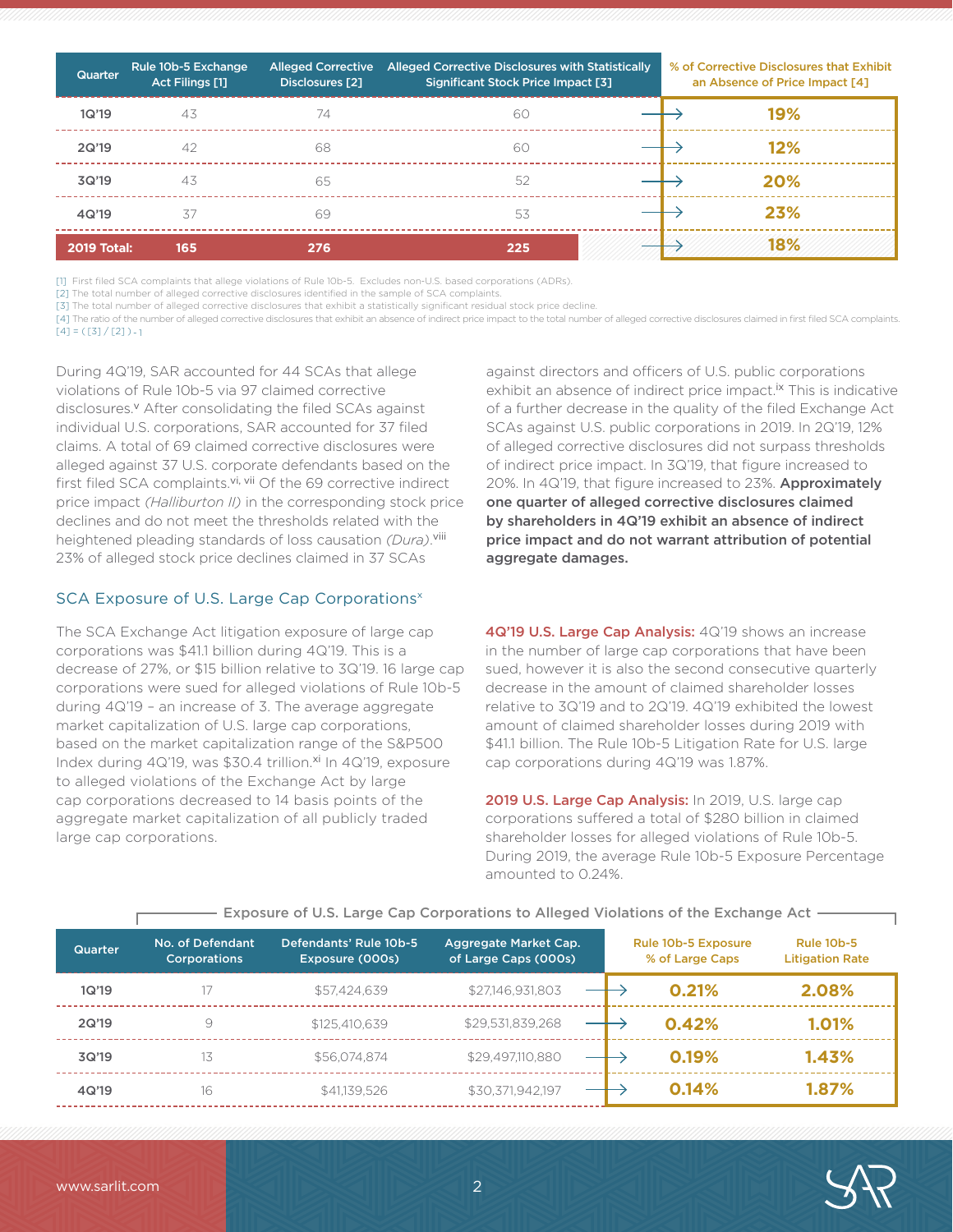### SCA Exposure of U.S. Mid Cap Corporations<sup>xii</sup>

The SCA Exchange Act litigation exposure of mid cap corporations was \$8 billion during 4Q'19. This is an increase of 15%, or \$1 billion relative to 3Q'19. 7 mid cap corporations were sued for alleged violations of Rule 10b-5 during 4Q'19. The average aggregate market capitalization of U.S. mid cap corporations, based on the market capitalization range of the S&P MidCap 400 Market Index during 4Q'19, was \$1.35 trillion.xiii In 4Q'19, exposure to alleged violations of the Exchange Act by U.S. mid cap corporations increased to 59 basis points of the aggregate market capitalization of all U.S. mid cap corporations listed on U.S. Exchanges. This is an increase of 9 basis points relative to 3Q'19.

4Q'19 U.S. Mid Cap Analysis: 4Q'19 was the quarter with the greatest amount of claimed shareholder losses against U.S. mid cap corporations in 2019. The Rule 10b-5 Litigation Rate for U.S. mid cap corporations during 4Q'19 was 1.17%.

2019 U.S. Mid Cap Analysis: In 2019, U.S. mid cap corporations suffered a total of \$26.8 billion in claimed shareholder losses for alleged violations of Rule 10b-5. During 2019, the average Rule 10b-5 Exposure Percentage amounted to 0.48%.

|         |                                         |                                           | Exposure of 0.5. Mid Cap Corporations to Alleged Violations of the Exchange Act |                                             |                                             |
|---------|-----------------------------------------|-------------------------------------------|---------------------------------------------------------------------------------|---------------------------------------------|---------------------------------------------|
| Quarter | No. of Defendant<br><b>Corporations</b> | Defendants' Rule 10b-5<br>Exposure (000s) | Aggregate Market Cap.<br>of Mid Caps (000s)                                     | <b>Rule 10b-5 Exposure</b><br>% of Mid Caps | <b>Rule 10b-5</b><br><b>Litigation Rate</b> |
| 1Q'19   | 8                                       | \$6,156,614                               | \$1,453,996,413                                                                 | 0.42%                                       | 1.21%                                       |
| 2Q'19   |                                         | \$5,829,053                               | \$1,450,236,718                                                                 | 0.40%                                       | 1.69%                                       |
| 3Q'19   | 13                                      | \$6.913.547                               | \$1,381,486,227                                                                 | 0.50%                                       | 2.02%                                       |
| 4Q'19   |                                         | \$7.950.448                               | \$1,354,346,904                                                                 | 0.59%                                       | 1.17%                                       |

## Exposure of U.S. Mid Cap Corporations to Alleged Violations of the Exchange Act

### SCA Exposure of U.S. Small Cap Corporationsxiv

The SCA Exchange Act litigation exposure of small cap corporations decreased substantially to \$1.9 billion in 4Q'19 from \$5.4 billion in 3Q'19. That is a material decrease of 66%, or close to \$3.5 billion relative to 3Q'19. The average aggregate market capitalization of U.S. small cap corporations, based on the market capitalization range of the S&P SmallCap 600 Market Index during 4Q'19, was \$677 billion.xv In 4Q'19, exposure to alleged violations of the Exchange Act by U.S. small cap corporations listed on U.S. Exchanges was 27 basis points of the aggregate market capitalization of all publicly traded small cap corporations. This is a material decrease of 48 basis points relative to 3Q'19.

4Q'19 U.S. Small Cap Analysis: 4Q'19 exhibited the lowest amount of claimed shareholder losses against U.S. small cap corporations listed on U.S. Exchanges in 2019. The Rule 10b-5 Litigation Rate for U.S. small cap corporations during 4Q'19 was .69%.

2019 U.S. Small Cap Analysis: In 2019, U.S. small cap corporations suffered a total of \$14.2 billion in claimed shareholder losses for alleged violations of Rule 10b-5. During 2019, the average Rule 10b-5 Exposure percentage amounted to 0.50%.

| <b>Quarter</b> | No. of Defendant<br><b>Corporations</b> | Defendants' Rule 10b-5<br>Exposure (000s) | Aggregate Market Cap.<br>of Small Caps (000s) | <b>Rule 10b-5 Exposure</b><br>% of Small Caps | <b>Rule 10b-5</b><br><b>Litigation Rate</b> |
|----------------|-----------------------------------------|-------------------------------------------|-----------------------------------------------|-----------------------------------------------|---------------------------------------------|
| 1Q'19          | 18                                      | \$3.056.884                               | \$734,145,823                                 | 0.42%                                         | 0.82%                                       |
| 2Q'19          | 22                                      | \$3,899,590                               | \$730.407.111                                 | 0.53%                                         | 1.04%                                       |
| 3Q'19          |                                         | \$5,380,004                               | \$709,621,783                                 | 0.76%                                         | 0.79%                                       |
| 4Q'19          | 14                                      | \$1,851,901                               | \$677,300,387                                 | 0.27%                                         | 0.69%                                       |

#### Exposure of U.S. Small Cap Corporations to Alleged Violations of the Exchange Act

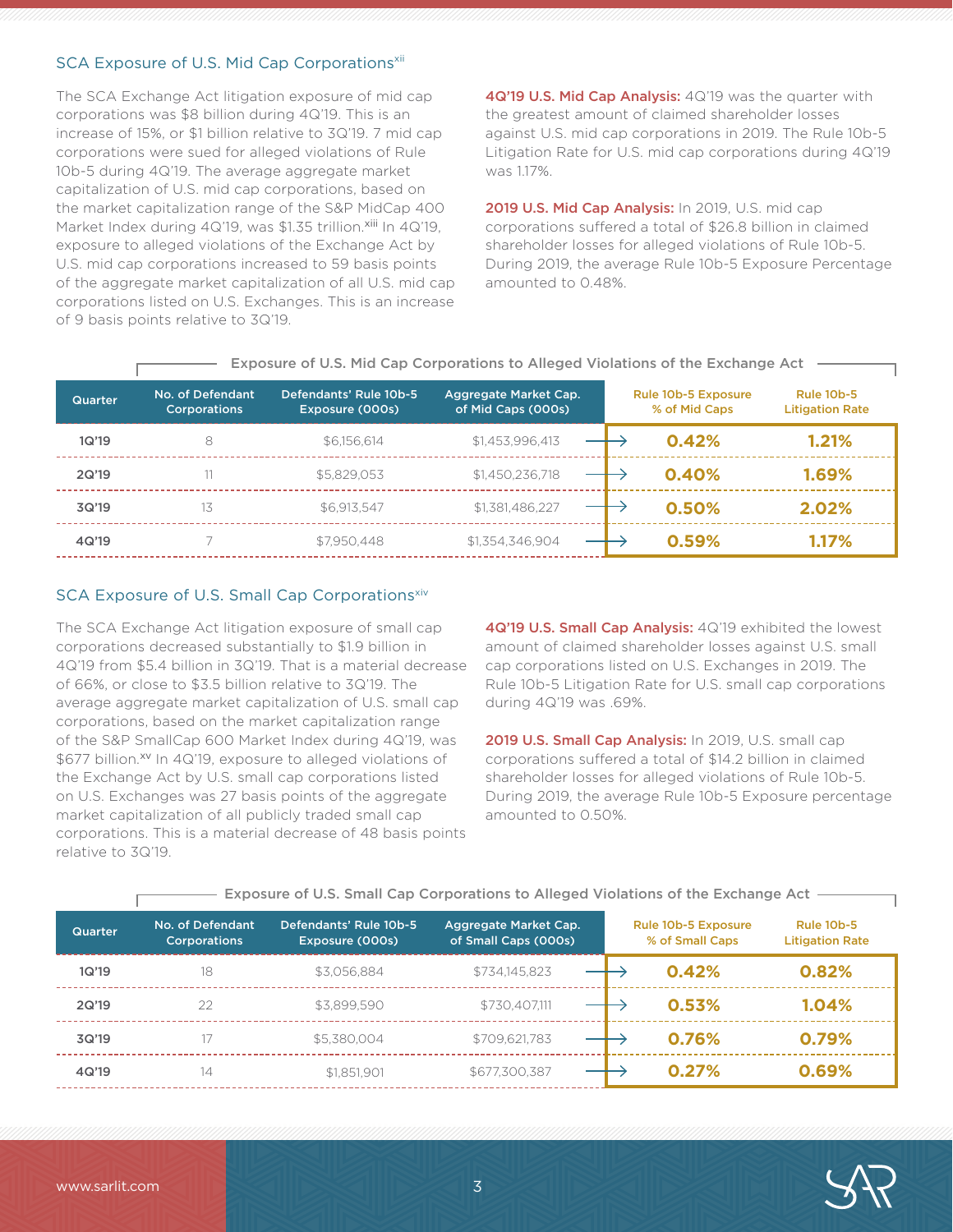#### SCA Exposure by Industry Segment

Out of the 37 SCA Exchange Act claims filed in 4Q'19, 9 (or 24%) were filed against Pharma/Biotech, 6 (or 16%) against Retail and Consumer Products, and 6 (or 16%) against Software companies. The three sectors with the greatest exposure to SCA Exchange Act litigation according to alleged market capitalization losses, are Retail and Consumer Products, Pharma/Biotech, and Software. Claimed shareholder losses against U.S. corporations in these three sectors amounted to \$41.8 billion (73% of total alleged market capitalization losses). Exchange Act SCA claims filed against Pharma/Biotech, Hardware and Semiconductor, Health Care, and Telecom companies indicate that all of the claimed shareholder losses in 4Q'19 surpass thresholds of indirect stock price impact. SCA Exchange Act litigation exposure against these companies amounts to \$17.3 billion, or 34%, of U.S. aggregate SCA Exchange Act exposure.

| U.S. SCA Exchange Act Litigation Exposure by Industry Sector . |                                                                                |                                        |                                                                                   |                                                                                 |  |  |
|----------------------------------------------------------------|--------------------------------------------------------------------------------|----------------------------------------|-----------------------------------------------------------------------------------|---------------------------------------------------------------------------------|--|--|
| <b>Industry Sector [1]</b>                                     | <b>Corporate Exposure to</b><br><b>Alleged Violations of</b><br>Rule 10b-5 [2] | Rule 10b-5 Exchange<br>Act Filings [3] | Market Cap. Losses that<br><b>Exhibit an Absence of Stock</b><br>Price Impact [4] | % of Market Cap. Losses<br>that Exhibit an Absence<br>of Stock Price Impact [5] |  |  |
| <b>Energy</b>                                                  | \$814,369                                                                      |                                        | \$814,369                                                                         | 100%                                                                            |  |  |
| <b>Financial</b>                                               | 3,167,267                                                                      | 2                                      | 2,685,413                                                                         | 85%                                                                             |  |  |
| <b>Materials</b>                                               | 1.600.486                                                                      | 3                                      | 568.954                                                                           | 36%                                                                             |  |  |
| <b>Retail and Consumer Products</b>                            | 17,692,351                                                                     | 6                                      | 1,693,697                                                                         | 10%                                                                             |  |  |
| <b>Utilities</b>                                               | 3,522,395                                                                      | $\overline{1}$                         | 320,588                                                                           | 9%                                                                              |  |  |
| <b>Software</b>                                                | 10,359,254                                                                     | 6                                      | 420,625                                                                           | 4%                                                                              |  |  |
| <b>Industrial</b>                                              | 3,044,775                                                                      | $\overline{4}$                         | 48,626                                                                            | 2%                                                                              |  |  |
| Pharma/Biotech                                                 | 13,741,430                                                                     | 9                                      | $\bigcirc$                                                                        | 0%                                                                              |  |  |
| <b>Hardware and Semiconductor</b>                              | 1,436,370                                                                      |                                        | $\bigcirc$                                                                        | 0%                                                                              |  |  |
| <b>Health Care</b>                                             | 1,227,772                                                                      | 1                                      | $\circ$                                                                           | 0%                                                                              |  |  |
| <b>Telecom</b>                                                 | 887.676                                                                        | 3                                      | $\bigcirc$                                                                        | 0%                                                                              |  |  |
| <b>Media</b>                                                   | $\bigcirc$                                                                     | $\bigcirc$                             | $\bigcirc$                                                                        | 0%                                                                              |  |  |
| <b>Real Estate</b>                                             | $\circ$                                                                        | $\circ$                                | $\circ$                                                                           | 0%                                                                              |  |  |

| 4Q 2019 Total: \$57,494,146 |  | \$6,552,271 | 11.4% |
|-----------------------------|--|-------------|-------|
|                             |  |             |       |

[1] Industry sector is based on the defendant corporation's SIC code.

[2] Unadjusted market cap. losses of U.S. corporations listed as defendants in the sample of SCAs.

[3] First filed SCA complaints that allege violations of Rule 10b-5. Excludes non-U.S. based corporations (ADRs).

[4] Market cap. losses that correspond with alleged corrective disclosures that exhibit an absence of stock price impact.

 $[5] = [4]/[2]$